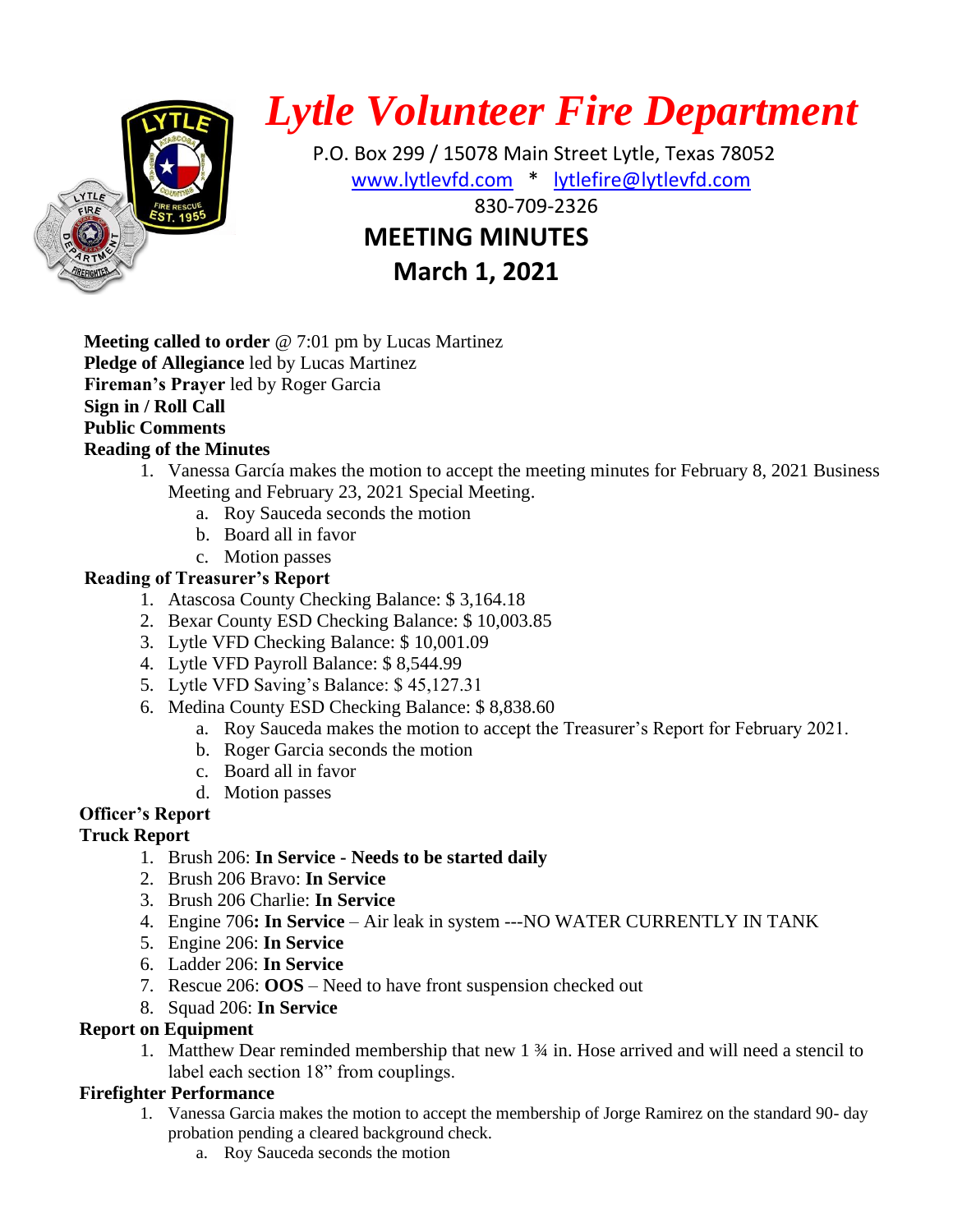- b. Board all in favor
- c. Motion Passes
- 2. The Board broke into Executive Session at 7:08 p.m. to discuss the probationary statuses of Joshua Beltran and Lane Hansen.
	- a. The Board reconvened at 7:14 p.m.
		- i. Vanessa Garcia makes the motion to remove Joshua Beltran from Probationary **Status** 
			- i. Roger Garcia seconds the motion
			- ii. Board all in favor
			- iii. Motion Passes
		- ii. Roger Garcia makes the motion to extend the probation of Lane Hensen by 30 days
			- i. Vanessa Garcia Seconds the motion
			- ii. Board all in favor
			- iii. Motion Passes

#### **Training Report**

- 1. Up Coming Training Schedule
	- a. Mar. 8 Fire Hose
	- b. Mar. 15 Firefighter PPE
	- c. Mar. 22 Portable Extinguishers
	- d. Mar. 29 Skills

#### **Old Business**

1. Matthew Dear provided an update regarding the Siddons' production and stated when the time came, he and Assistant Chief, Rene Flores would be travelling to the Siddons' location to initiate the production of our new brush truck.

#### **New Business**

- 1. Roger Garcia made the motion to accept the Brown's Electrical Quote and allot \$1600 to replace the Panel and add a plug for the station dryer.
	- a. Roy Sauceda seconds the motion
	- b. Majority of Membership in Favor
	- c. Vanessa Garcia Votes Nay
	- d. Motion Passes
- 2. Roger Garcia makes the motion to act upon the following Surplus Equipment and sell them individually for a minimal set price:
	- a. Rescue 206 to be returned to Bexar County ESD5 after removing center console and Kussmaul
		- i. Vanessa Garcia Seconds the motion
		- ii. Board all in favor
		- iii. Motion Passes
	- b. Brush 706 (old 2.5 ton) to be sold for a minimum of \$500
		- i. Vanessa Garcia Seconds the motion
		- ii. Board all in favor
		- iii. Motion Passes
	- c. 400 Gallon Poly Tank to be sold for a minimum of \$500
		- i. Roy Sauceda Seconds the motion
		- ii. Board all in favor
		- iii. Motion Passes
	- d. 750 Gallon Tank with no minimum price, as it has been utilized extensively for 10+ years
		- i. Vanessa Garcia Seconds the motion
		- ii. Board all in favor
		- iii. Motion Passes
	- e. Old Fire Pumps